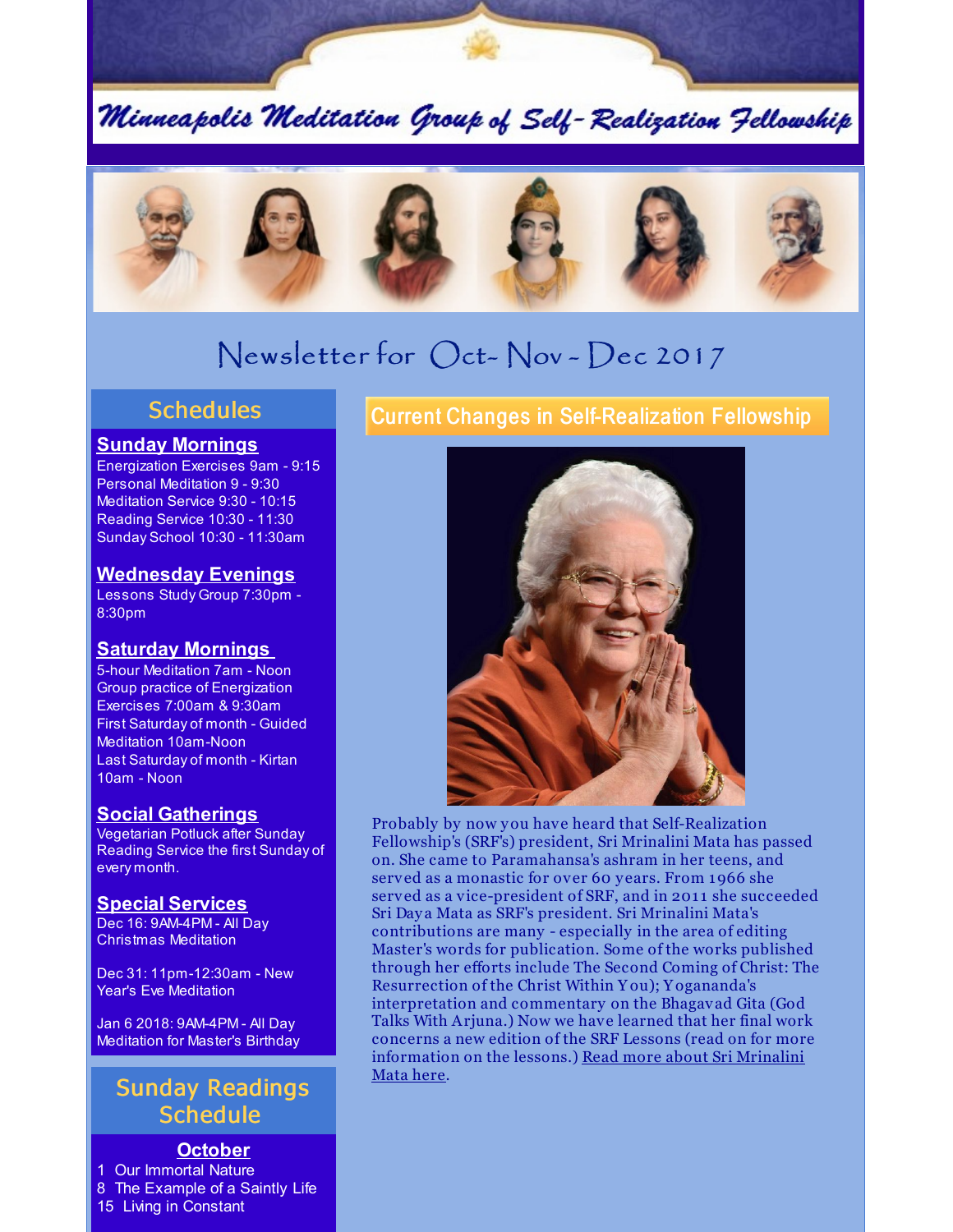Remembrance of God 22 Spiritual Laws That Govern **Healing** 29 How to Read Others' Character, and Improve our Own

#### **November**

5 The Scientific Art of Living 12 The Universal Appeal of Yoga, India's Ancient Spiritual Science 19 How to Dissolve the Causes of War 26 Giving Thanks for Life's **Blessings** 

#### **December**

3 Inner Resources of Energy and **Health** 10 How to Create Dynamic Will Power 17 Attunement with the Christ **Consciousness** 24 The Divine Nature of Christ 31 Awakening From the Dream of Human Limitations

#### Quote From Master

## **SCIENTIFIC HEALING** AFFIRMATIONS



"Words saturated with sincerity, conviction, faith, and intuition are like highly explosive vibration bombs, which, when set off, shatter the rocks of difficulties and create the change desired....Sincere words or affirmations repeated understandingly, feelingly, and willingly are sure to move the Omnipresent Cosmic Vibratory Force to render aid in your difficulty. Appeal to that Power with infinite confidence, casting out all doubt; otherwise the arrow of your attention will be deflected from its mark.

"After you have sown in the soil of



Succeeding Sri Mrinalini Mata as SRF president is Brother Chidananda. Brother took his final vows in 1997 , twenty y ears after entering the ashram. He has served on the SRF board of directors since 2009. Through most of his monastic life, he worked extensively with Mrinalini Mata in preparing Paramahansa's talks and writings for publication. He has been very active in creating the new edition of the SRF Lessons (see next [paragraph.\)](http://www.yogananda-srf.org/NewsArchive/2017/SRF_Announces_New_President.aspx) Read more about Brother Chidananda here.



On August 10, 2017 at our World Convocation in Los Angeles, SRF announced a new edition of the Self-Realization Fellowship Lessons is planned for release in 2018. The new edition of the Lessons will include new material, and will present material from the previous edition in more organized and focused way s, making it easier for the reader to absorb the meaning. There is new information on the techniques, including Kriy a Y oga. In Brother's words, "this new edition of the lessons will be the most comprehensive ever offered. The SRF Lessons were envisioned by Master - by the guru - as the primary vehicle for accomplishing the scared mission that was given to him by Babaji and Sri Y uketeswar and that was the worldwide dissemination of India's ancient Kriy a yoga science of spirituality for the upliftment not just of a few, but the world at [large."Read](http://www.yogananda-srf.org/SRF_Lessons_New_Edition_Announcement.aspx) more about the new edition of the Lessons here.

#### General Meeting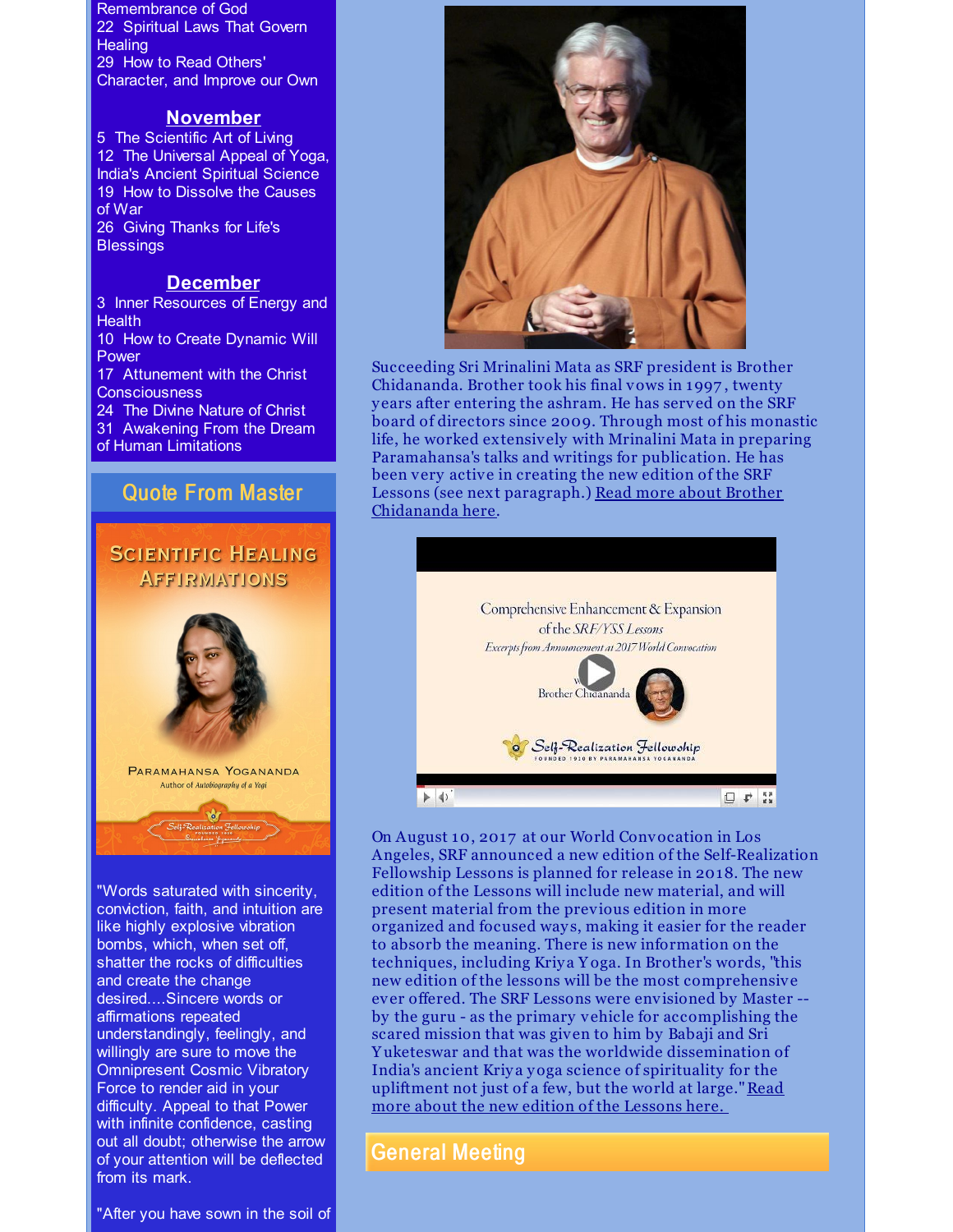Cosmic Consciousness your vibratory prayer-seed, do not pluck it out frequently to see whether or not it has germinated. Give the divine forces a chance to work uninterruptedly."

- *Paramahansa Yogananda Scientific Healing Affirmations*



We will hold a general meeting of the group on October 8th immediately following the reading service. Please come and participate. All are welcome. Agenda items will include the Church signs, garden maintenance, tree planting plans, loss status in y ear-to-date financials, mid-week during the day meditation service, building fund status, voluntary league contribution.

## Importance of Group Meditation

#### *By Paramahansa Yogananda on Spiritual Fellowship in Fall 2016 edition of Self-Realization Magazine.*

If a person wants to become an artist, he should associate with artists. If he wants to be a good businessman, he should associate with successful leaders in the business field. If he wants to become a spiritual giant, he should associate with devotees of God. Always keep in mind that when the devotee first starts on the spiritual path, environment is stronger than will power!

Group meditation is a castle that protects the new spiritual aspirants as well as the veteran meditators. Meditating together increases the degree of Self-realization of each member of the group by the law of invisible vibratory exchange of group magnetism. The proximity of other's spiritual vibrations has the power of raising your own. Meditating with other devotees thus helps you to quicken your evolution. They inspire you on your climb up the ladder of Self-realization; and you, by your example, can also be helpful to them.

#### Special Services

Our Guru Paramahansa Y ogananda said, *"Celebration of the birthday of a God-realized soul should not be belittled as a merely social ceremony. It is a deeply spiritual occasion on which the vibrations of blessing from an illumined master are stronger than on other days of the year, because in the astral world, also, a celebration is taking place. Devotees who attend these birthday ceremonies with the right attitude will reap spiritual benefits and will find their high resolutions strengthened."*

There are two Special Services during the 4th quarter of 2017 and one during the 1 st quarter of 2018.

• Saturday Dec 16: 9AM-4PM - All Day Christmas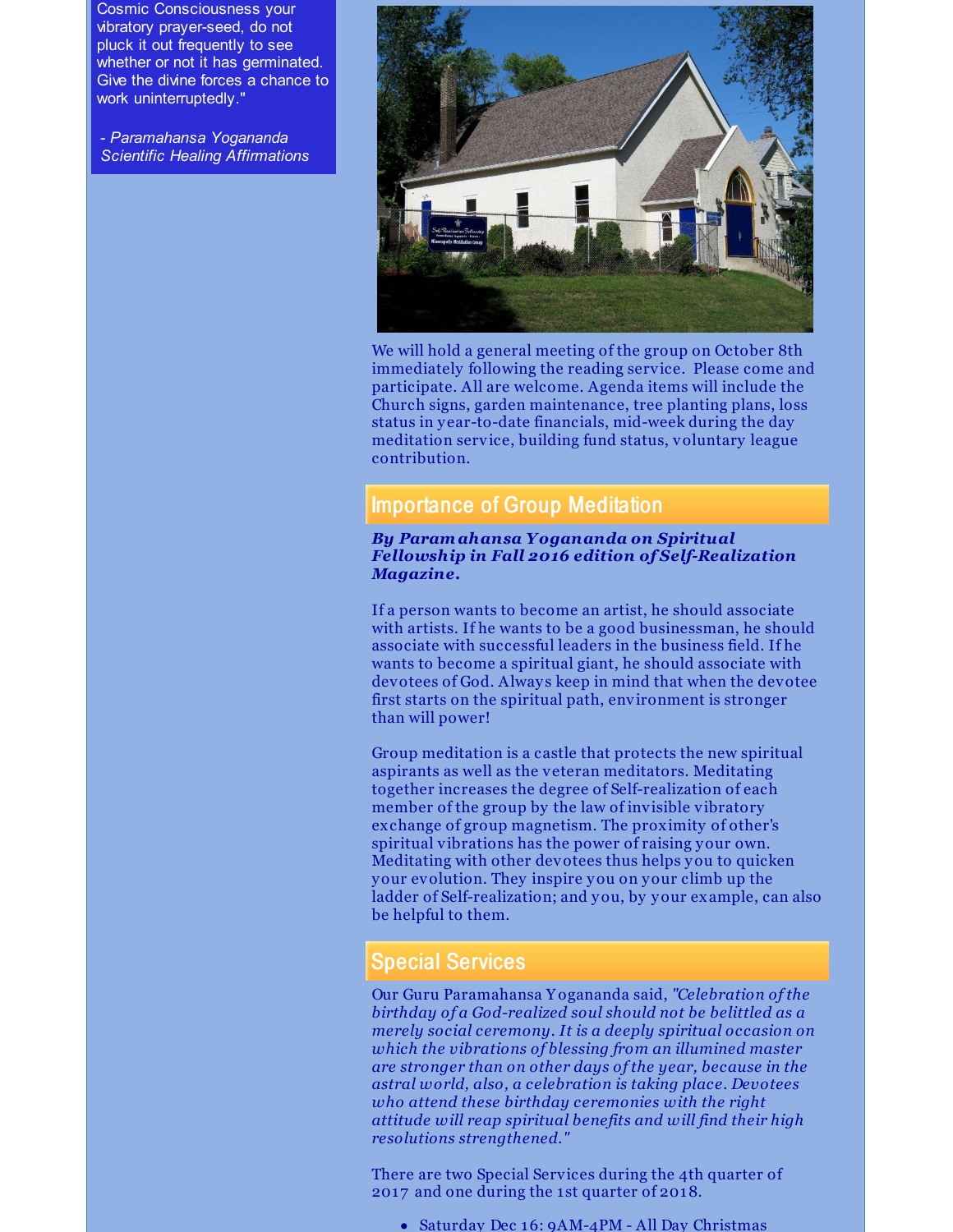- Saturday Dec 16: 9AM-4PM All Day Christmas Meditation
- Sunday Dec 31:11pm-12:30am New Year's Eve Meditation
- Saturday Jan 6 2018: 9AM-4PM All Day Meditation for Master's Birthday

The chapel is generally open half an hour before each service. For each service, please bring a flower to be offered as an expression of devotion to God and the SRF Gurus and a monetary offering in an envelope as a symbol of loy alty and faithfulness to the cause of SRF. Checks for the commemorative offerings should be made out to Self-Realization Fellowship.

## Sunday School

Note that Sunday School has started again and that there will be no Sunday School on 12/24/2017 and 12/31/2017 for Christmas break and Sunday School would resume on  $1/7/2018.$ 

## Committee News and Announcements

**Sunshine Committee:** We would like everyone to be aware that the Minneapolis Meditation Group has a Sunshine Committee. If you know of a member of the group that is experiencing a life challenge such as a serious illness or illness of a family member, please call the group's phone number and the Sunshine Committee will send a card on behalf of the group.

**Volunteer Opportunities:** Volunteers are needed to help with Christmas decoration on November 26 at 11:30AM after the reading service.

We are also looking for volunteers to help with flowers, ushers, and garlands. All of these positions are open to any devotee with the desire to serve. Please contact Charlene Binek for flowers, Liliana Tobon for garland, and Bill Fridge for ushers. Please email council (council@srfminneapolis.org) if you need contact information for any of these individuals. Training will be provided and times can be adjusted to fit your schedule. Thanks for considering serving God and the Gurus. We appreciate your generosity .

*"Many blessings come to those that serve this work'' - Paramahansa Y ogananda*

## Minneapolis Meditation Group Book Room

Y ou are welcome to visit our book room where there are books and audio CDs by Paramahansa Y ogananda as well as other CDs, DVDs and other items for purchase. Several books and media are also available for borrowing from the library in the book room.

There is also a lending library where one is free to check out books.

Minneapolis Meditation Group Severe Weather Policy

Please be advised that Minneapolis Meditation Group services will be cancelled if a severe weather warning is issued by the [National](http://forecast.weather.gov/MapClick.php?CityName=Minneapolis&state=MN&site=MPX&textField1=44.9618&textField2=-93.2668&e=0) Weather Service that includes our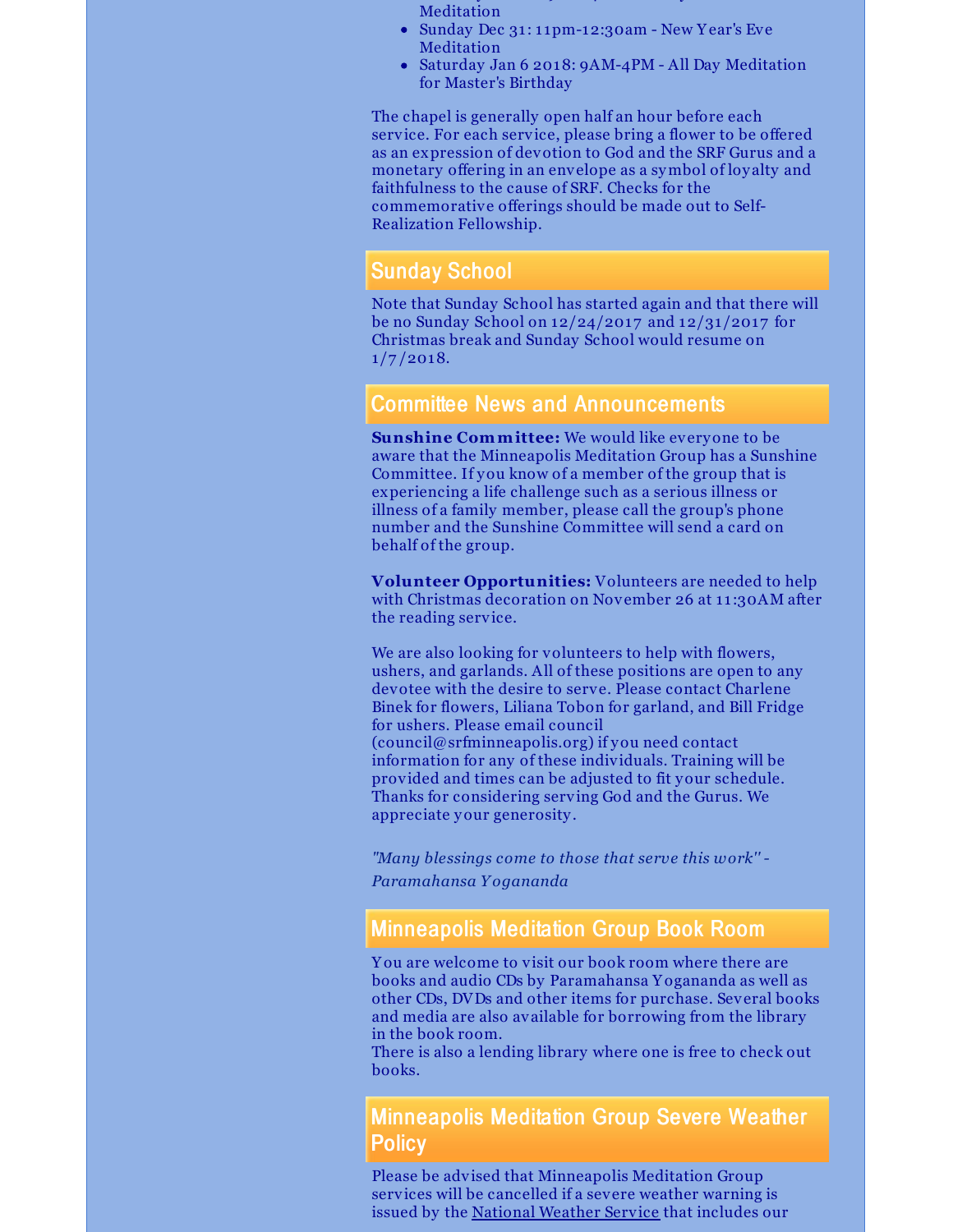church area (the city of Minneapolis or Hennepin County ), within a window of two hours prior to a scheduled service to two hours after a scheduled service. It will be the responsibility of each member to be aware of any severe weather warnings prior to a scheduled service. This includes severe thunderstorm warnings, tornado warnings and winter storm warnings.

Y ou can find more details on the policy on our web site at [http://srfminneapolis.org/severeweatherpolicy](http://srfminneapolis.org/severeweatherpolicy.html) .html

## SRF World Convocation 2017



The 2017 World Convocation was held from August 6 - 12, 2017 and 18 members of our group attended the convocation. A group of 17 Convocation attendees associated with the Minneapolis Meditation Group gathered for dinner the Thursday evening of Convocation for a wonderful time of fellowship. A picture from the dinner is below.



#### Donations Information

If you write a check to the group, please know that checks pay able to "Minneapolis Meditation Group"will be deposited locally and used to support the group's activities, pay utility bills and so on. Checks pay able to "Self Realization Fellowship" are sent to SRF's world headquarters in Los Angeles and are used by them to support SRF's work. It is customary when writing checks during special services such as commemorative serives to make the check pay able to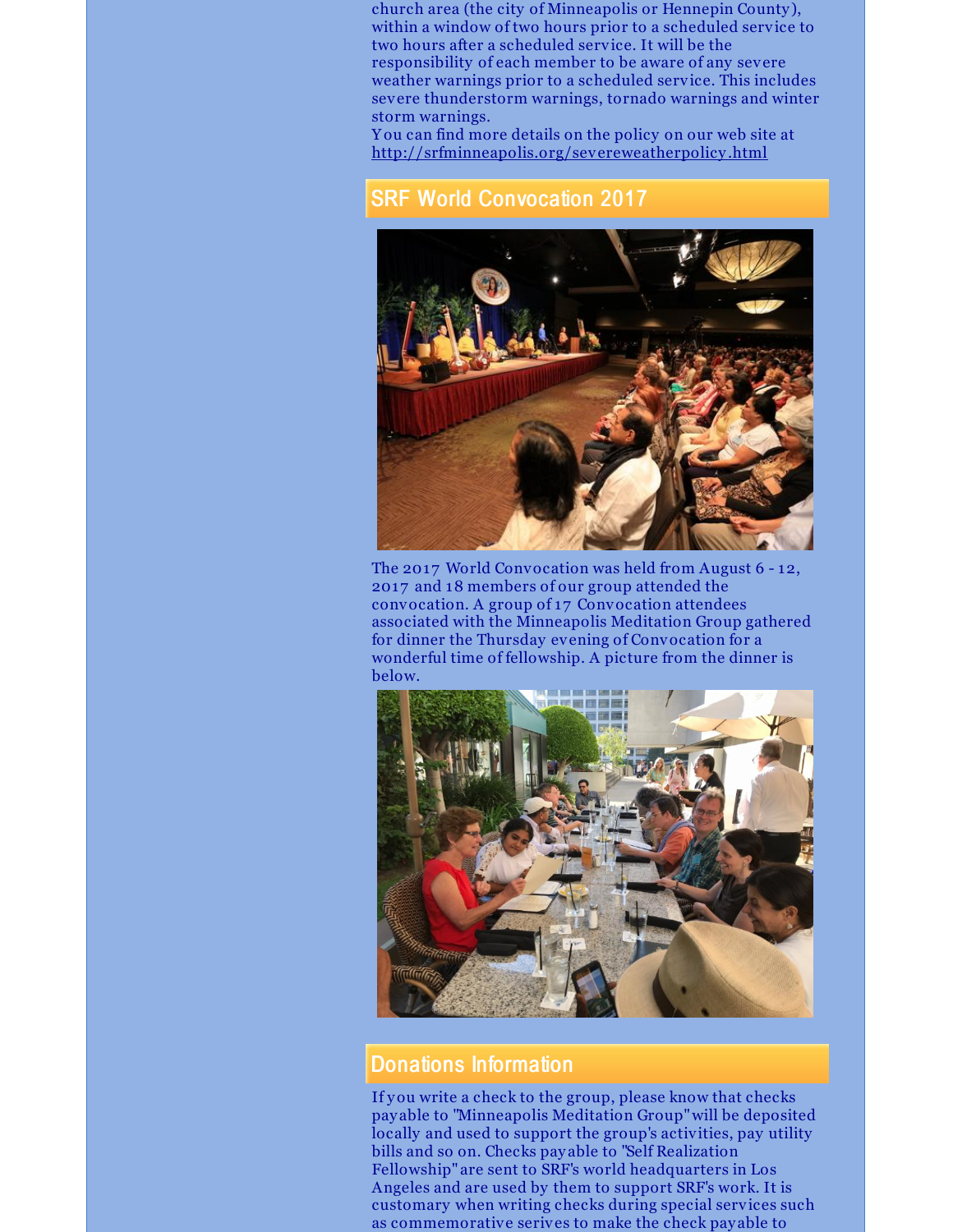SRF. If you wish to specifically help the group with re-paying the building loan, make your check pay able to "Self Realization Fellowship" and write "MMG Building Fund" in the memo section of the check. Thank you for your support of our group.

### Electronic Payments Service

Now you can make electronic payments for various items such as retreats, books or donations to Minneapolis Meditation Group using paypal. Please use the following link to make electronic payments.

#### <https://www.paypal.me/srfminneapolis>

Please note that it's free within the U.S. to send money to us with paypal when you use only your PayPal balance or bank account, or a combination of your PayPal balance and bank account. It is expected that there would be a fee to send money as a personal payment using a debit card or credit card. The fee in the U.S. is 2.9% plus \$0.30 USD of the amount you send. For example, if you send \$17 5.00 USD by credit card, the fee would be \$5.38 USD. Please check the paypal website to verify this information. Should you decide to send a payment using paypal, please include your full name, phone number and the details of what the payment is for.

## YSS Celebrates 100 Years



March 22, 2017 , marked the 100th anniversary of Y ogoda Satsanga Society of India (Y SS-the name by which Paramahansa Y ogananda's work is known in India). Some 1 ,500 devotees participated in a five-day event held March 19-23 in Ranchi to celebrate the centennial. More details are [here](http://www.yogananda-srf.org/NewsArchive/2017/YSS_Celebrates_100_Years.aspx).

## SRF eNews

We would like to take this opportunity to encourage you to sign up for the SRF eNews by [clicking](https://members.yogananda-srf.org/MemberPortal/Account/RegisterEmail) here. Y ou may choose to receive:

- Monthly eNewsletters with inspirational quotes, articles and tips for daily spiritual living;

- News about SRF events in your area;

- SRF Students communications, like subscription renewal notices, invitations to Kriya Y oga initiations, and various other items mailed to SRF students. (you will need your reference number to sign up for this option);

- Publication news, containing announcements of the latest SRF books, CDs, DVDs, promotions, etc.